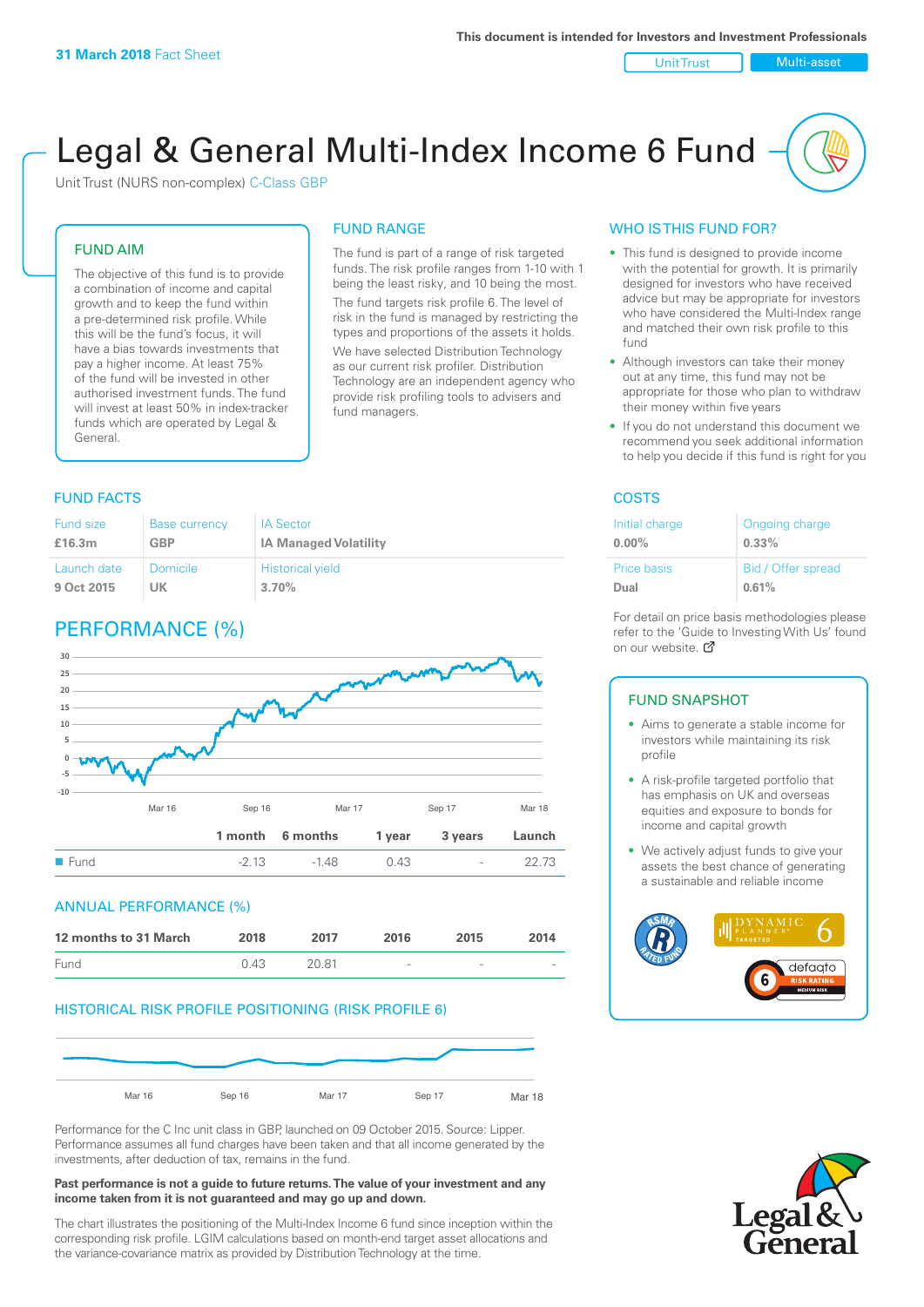# Legal & General Multi-Index Income 6 Fund

Unit Trust (NURS non-complex) C-Class GBP

## PORTFOLIO BREAKDOWN

All data source LGIM unless otherwise stated. Totals may not sum due to rounding.





#### FUND MANAGERS

The fund managers have responsibility for managing the multi-index fund range. They are part of the Multi-Asset Funds (MAF) team in LGIM. This team focuses on designing and managing multi-asset funds that are tailored to match the specific objectives of various client types. The team sits within a wider Asset Allocation team which combines both depth of experience with a broad range of expertise from different fields, including fund management, investment consulting and risk management roles.

# TOP 10 HOLDINGS (%)

| <b>L&amp;G UK Index Trust</b>                                    | 9.7 |
|------------------------------------------------------------------|-----|
| L&G Emerging Markets Government Bond (Local Currency) Index Fund | 8.2 |
| L&G Emerging Markets Government Bond (US\$) Index Fund           | 7.5 |
| iShares UK Dividend UCITS ETF                                    | 7.2 |
| L&G US Index Trust                                               | 6.8 |
| L&G High Income Trust                                            | 6.4 |
| <b>L&amp;G Pacific Index Trust</b>                               | 6.3 |
| L&G European Index Trust                                         | 5.8 |
| <b>LGIM Global Corporate Bond Fund</b>                           | 5.2 |
| <b>LGIM Sterling Liquidity Fund Class 1</b>                      | 4.8 |